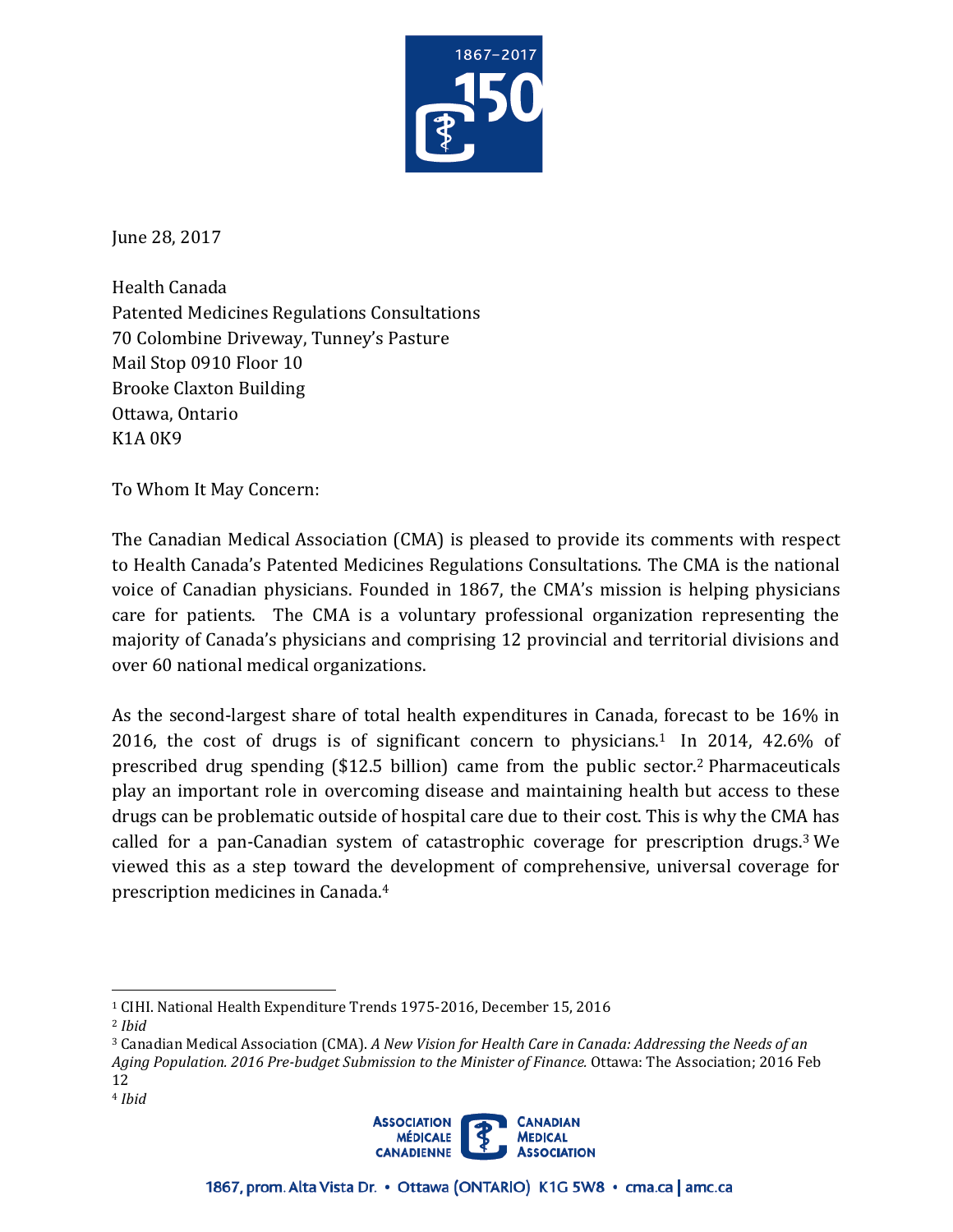

 In its brief to the Commission of Inquiry on the Pharmaceutical Industry in August, 1984, the CMA stated that we "fully support the objective of providing prescription drugs to patients at the lowest possible cost that is consistent with wise health care delivery."<sup>5</sup> This remains our objective. This submission will address the proposed improvements to the regulations raised in the consultation document from a broad perspective.

## *Economic Considerations*

 The ability of the PMPRB to monitor drug prices has long been the subject of review and concern.6,7 The CMA is pleased that the Government of Canada is undertaking this review to provide the Patented Medicines Prices review Board (PMPRB) with a new regulatory framework to protect Canadians from excessive prices and improving the regulatory process. The board needs to use every economic measure and tool at its disposal to ensure Canadians pay fair and equitable prescription drug prices.

 As the Eastman Commission pointed out in its 1985 report, "Canadian consumption is a small proportion of world consumption so that Canadian patent policy has little effect on the world-wide profitability of the pharmaceutical industry." 8 Indeed, Canadian pharmaceutical sales represent 2% of the global market which makes us the tenth largest world market.<sup>9</sup> Yet our small size with respect to the global market has not shielded us from high prices. For example, a recent study found that although the volume of therapies purchased in Canada across six classes of "primary care medicines" was similar, we paid an estimated \$2.3 billion more for them in 2015 than if these treatments had the "same average cost per day in Canada as in the nine comparator countries combined."<sup>10</sup>

 Prescription medication spending is an issue for many Canadians, especially when it has an impact on compliance with prescription regimes, an unintended consequence of the manner in which the board's regulatory framework has been applied. On the

[pdsv.nsf/eng/h\\_hn01703.html \(](https://www.ic.gc.ca/eic/site/lsg-pdsv.nsf/eng/h_hn01703.html)Accessed 2017 June 20)

 $\overline{\phantom{0}}$ 

<sup>5</sup> Canadian Medical Association (CMA). *Brief to the Commission of Inquiry on the Pharmaceutical Industry*  August 15, 1984

<sup>&</sup>lt;sup>6</sup> Gray C. Patented drugs: Is the price right? CMAJ 1998 158:1645<br><sup>7</sup> Silversides A. Monitoring the price of new drugs CMAJ 2006 174(11):1548-1549<br><sup>8</sup> The Commission of Inquiry on the Pharmaceutical Industry. *The Report Pharmaceutical Industry* H.C. Eastman, Commissioner. Ottawa Minister of Supply and Services 1985 p. 347<br><sup>9</sup> Industry Canada. Pharmaceutical industry profile. [https://www.ic.gc.ca/eic/site/lsg-](https://www.ic.gc.ca/eic/site/lsg)

 <sup>10</sup> Morgan SG, Leopold C, Wagner AK. Drivers of expenditures on primary care prescription drugs in 10 highincome countries with universal health coverage. *CMAJ* 2017;189:E794-9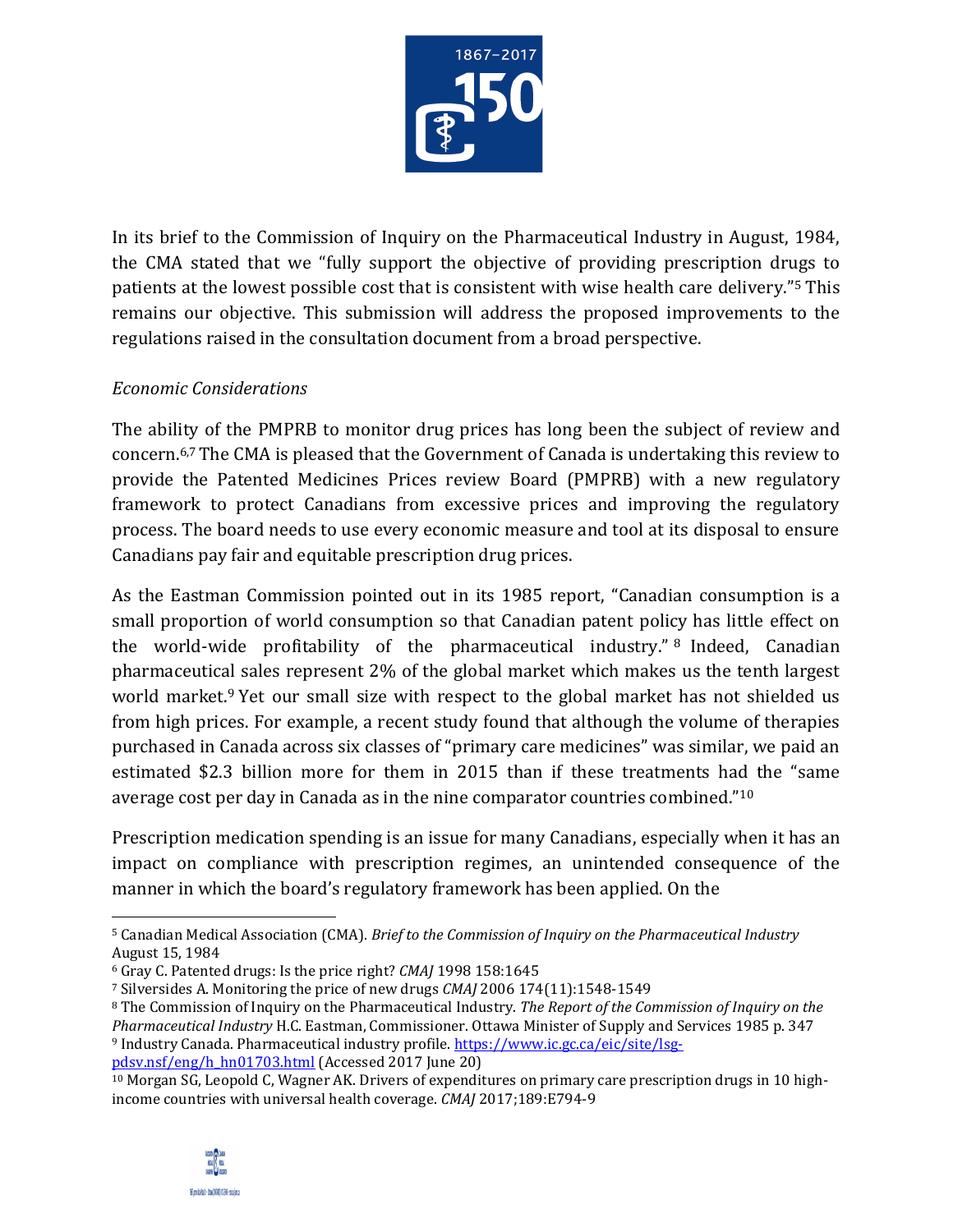

 Commonwealth Fund's 2013 International Health Policy Survey, 8% of the Canadian respondents said that they had either not filled a prescription or skipped doses because of cost issues.11 Himmelstein et al. reported on a survey of Canadians who experienced bankruptcy between 2008 and 2010. They found that 74.5% of the respondents who had had a medical bill within the last two years reported that prescription drugs was their biggest medical expense.12

 The CMA is especially worried about the impact high drug costs have on seniors in the absence of universal drug coverage. They have access to some level of drug coverage in all provinces and territories but it is not even.<sup>13</sup> Eight provinces have an income-test that determines the deductibles they will pay while in two they pay a small portion of the cost with the province or a third-party insurer covering the rest.<sup>14</sup> All three territories have plans for those who qualify but the provisions may be limited.<sup>15</sup> A recent study found that older Canadian adults (55 and older) had the second-highest prevalence (8.3%) of costrelated non-adherence (CRNA) for prescribed medications.<sup>16</sup> CRNA was higher among those with lower incomes and lower among those over 65.

 Finally, the CMA remains very concerned about ongoing shortages of prescription drugs. We would caution that whatever measures the government undertakes to strengthen and improve the PMPRB do not exacerbate drug shortages.

## *International Comparisons*

 The PMPRB's current benchmark "that Canadian prices for patented drugs should be less than the median of prices in selected comparison countries" places us at a distinct disadvantage.17 As the authors note, "it puts Canada well above the OECD average by

 $\overline{\phantom{0}}$ 

Medicines Prices review Board. *CMAJ* 2017 April 10;189:E515-6. doi: 10.1503/cmaj.161355



<sup>&</sup>lt;sup>11</sup> Schoen C, Osborn R, Squires D, Doty M. Access, affordability, and insurance complexity are often worse in the United States compared to ten other countries. Health Affairs 2013;32(12):2205-15.

 $12$  Himmelstein D, Woolhandler S, Sarra J, Guyatt G. Health issues and health care expenses in Canadian bankruptices and insolvencies. International Journal of Health Services 2014;44(1):7-23. 13 Vebeeten D, Astiles P, Prada, G. *Understanding Health and Social Services for seniors in Canada*. Ottawa: The

Conference Board of Canada, 2015. 14 *Ibid* 

<sup>15</sup> *Ibid* 

<sup>16</sup> Morgan SG, Lee A. Cost-related non-adherence to prescribed medicines among older adults: a crosssectional analysis of a survey in 11 developed countries *BMJ Open* 2017;7: e014287. doi:10.1136/bmjopen-2016-014287 (access 2017 Jun 16)<br><sup>17</sup> Zhang R., Martin D., Naylor CD., Regulator or regulatory shield? The case for reforming Canada's Patented